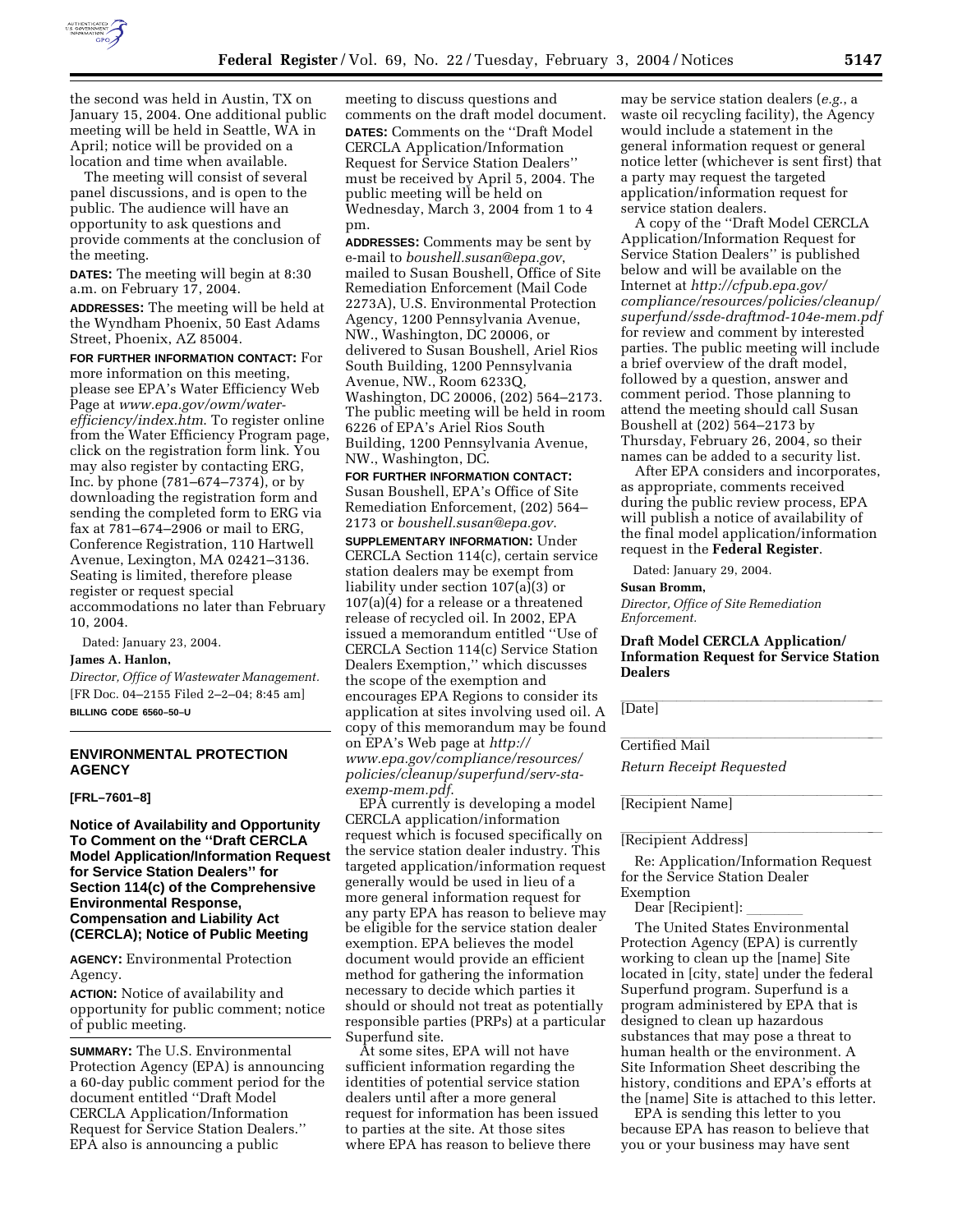hazardous substances to the [name] Site. However, you may qualify for an exemption called the ''Service Station Dealer Exemption.'' If EPA considers you to be exempt, EPA would not require you to help pay for cleanup activities at the site. To help EPA make this decision, you are requested to respond to the questions in the attached Application/Information Request within thirty (30) days of receipt of this letter. Below this letter provides a brief overview of the Superfund program, describes the Service Station Dealer Exemption, and explains the process for completing the Application/Information Request.

### *Background*

Under the Superfund law, EPA has the authority to take action at a site contaminated with high levels of hazardous substances that may present a threat to human health or the environment. (The full name of the Superfund law is the Comprehensive Environmental Response, Compensation and Liability Act, or ''CERCLA,'' 42 U.S.C. 9601–9674.) The Superfund law also authorizes EPA to require the parties who are responsible for the contamination (''potentially responsible parties'' or ''PRPs'') to help clean up the site.

The law, however, contains several exemptions which may reduce or eliminate a party's responsibility for cleanup, including the Service Station Dealer Exemption under section 114(c) of CERCLA, 42 U.S.C. 9614(c). An EPA memorandum discussing the scope of the exemption can be found on EPA's Web page at *http://www.epa.gov/ compliance/resources/ policies/ cleanup/superfund/serv-sta-exempmem.pdf*. To help EPA decide whether or not to treat a party as a PRP at a site, section 104(e) of CERCLA allows EPA to require a party to provide information regarding its involvement at the site.

### *Service Station Dealer Exemption*

EPA is sending you this letter and attached Application/Information Request because EPA has reason to believe that you or your business may qualify for the Service Station Dealer Exemption. You may be eligible for the Service Station Dealer Exemption if you:

(1) Are or were a Service Station Dealer;

(2) Collected ''Do-It-Yourselfer'' Used Oil (also referred to as DIY Used Oil);

(3) Transported or sent this Do-It-Yourselfer Used Oil to the [name] Site after March 8, 1993;

(4) Did not mix hazardous substances with Used Oil generated or collected by your facility; and

(5) complied with the Used Oil management standards found in the Code of Federal Regulations (40 CFR Part 279).

Each of the italicized terms is defined in the ''Definitions'' section of the Application/Information Request. If you owned or operated the [name] Site, you would not qualify for the Service Station Dealer Exemption.

### *Application/Information Request*

EPA is requesting that you respond to the attached Application/Information Request within thirty (30) days of your receipt of this letter. The Instructions for completing the Application/Information Request begin on page 11. The Definitions that apply to this Application/Information Request begin on page 14, immediately after the Instructions. The Instructions and Definitions are very important and may affect your response. Please read them carefully before answering any questions.

Please send your response to this letter within thirty (30) days to:

Please note that your response to this Application/Information Request is required by law. Please also note that false, fictitious, or fraudulent statements or representations may subject you to civil or criminal penalties under Federal law.

lla llight and all light and all light and all light and all light and all light and all light and all light a lla llight and the second control of the second control of the second control of the second control of the second

After EPA receives your response, EPA will determine if any additional information from you is necessary before deciding whether or not to treat you as a PRP at the [name] Site. Once EPA has received all the information needed regarding the exemption, EPA will contact you regarding its decision as soon as possible.

## *Additional Information*

If you have any questions regarding this letter, please contact [name and phone number of regional contact]. For additional information on the Superfund law, including the Service Station Dealer Exemption and other exemptions that may apply, please see EPA's Web site at *http://www.epa.gov/ compliance/cleanup/superfund/ index.html*. Last, enclosed with this letter is a Small Business Regulatory Enforcement Fairness Act (SBREFA) fact sheet, which includes information that may be helpful to small businesses.

Thank you for your cooperation in responding to this Application/ Information Request. Sincerely,

lla llight and the second control of the second control of the second control of the second control of the second

### *Attachments*

Site Information Sheet Small Business Information Sheet Application/Information Request Appendix A to Application/Information Request Appendix B to Application/Information

Request

\*Please Read the Instructions and Definitions Before Completing\*

#### **Application/Information Request**

Please fill out this Application/ Information Request as completely and accurately as possible. In preparing your response, refer to any records, receipts, cancelled checks, invoices and other documents which will help you to provide accurate and complete responses. Also consult with other people who may have information. At the end of this Application/Information Request, you will be asked to certify that your answers are correct and accurate to the best of your knowledge.

The Instructions for the Application/ Information Request begin on page 11. The Definitions for the words in italics begin on page 14, immediately after the Instructions. The Instructions and Definitions are very important and may affect your response. Please read them carefully before answering any question.

Answer the following questions by marking the appropriate box(es) and/or filling in the space(s) provided. If additional space is required, please provide your answer(s) on additional sheets.

### *1. Name of the Person Completing Application/Information Request*

In the spaces below, state the name, title, address and telephone number of the person completing this Application/ Information Request.

| Name           |  |  |
|----------------|--|--|
| Title (if any) |  |  |
| Address        |  |  |
|                |  |  |

| Telenhone<br><b>Telehmome</b> |   |               |  |  |
|-------------------------------|---|---------------|--|--|
|                               | . | $\sim$ $\sim$ |  |  |

*2. Name and Address of the Business* 

Name<br>Address Address llllllllllllll

Telephone <u>lateral library and the series of the series of the series of the series of the series of the series of the series of the series of the series of the series of the series of the series of the series of the serie</u>

*3. Determination That Exemption Does Not Apply* 

Have you already determined that the Service Station Dealer Exemption does not apply to the Business?

 $\Box$  yes  $\Box$  no<br>If ''yes,'' answer only questions 6, 14 and 15 and complete the chart in Appendix A. Then STOP and sign the certification at the end of this Application/Information Request.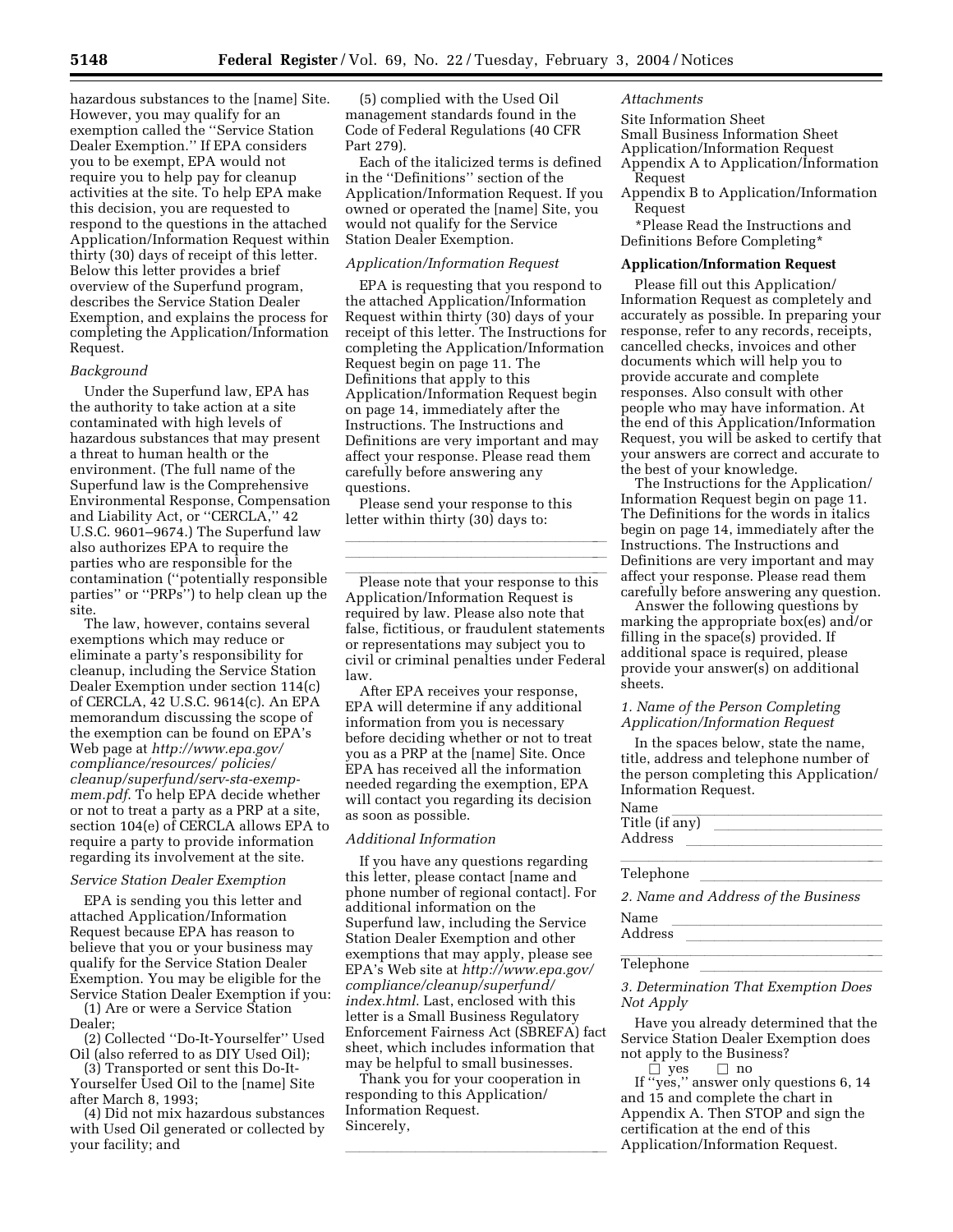lla llight and the second control of the second control of the second control of the second control of the second

*4. Description of the Business* 

(A) Is the Business a motor vehicle service station, filling station, garage, or similar retail business involved in the sale, repair, or servicing of motor vehicles?

 $\Box$  yes  $\Box$  no<br>(B) Is the Business a Government Agency that established a facility solely for the purpose of accepting Do-It-Yourselfer Used Oil (DIY Used Oil)?<br> $\square$  yes  $\square$  no

b yes b no If ''yes,'' state:

1. The name of the facility established to accept DIY Used Oil lla llight and the second control of the second control of the second control of the second control of the second

2. The address of the facility  $\hfill\blacksquare$ 

3. The EPA ID Number, if any <br>4. The State ID Number, if any 4. The State ID Number, if any

5. The date that the facility was estab-

lished  $\hspace{0.25cm}$  6. The date(s) that the facility accepted DIY Used Oil

(C) Is the Business a Refuse Collection Service compelled by State law to collect, accumulate and deliver DIY

Used Oil?<br> $\square$  yes

b yes b no If ''yes,'' state:

1. The name of the Refuse Collection Service compelled to accept DIY Used Oil llllllllllllllll

- 
- 2. The EPA ID Number, if any \_\_\_\_\_\_<br>3. The State ID Number, if any \_\_\_\_\_\_

3. The State ID Number, if any \_\_\_\_\_\_<br>4. The date(s) that Refuse Collection Service accepted DIY Used Oil

5. The citation, name, and date of the law that compelled the Refuse Collection Service to accept DIY Used Oil

(D)  $\Box$  The Business is/was not any of the above the above

If you checked (D):

1. Describe the Business (*e.g.*, the type and nature of its operations):  $\overline{\phantom{a}}$ 

lla llight and the second control of the second control of the second control of the second control of the second

2. Answer only Questions 6, 14 and 15 and complete the chart in Appendix A. Then STOP and sign the certification at the end of this Application/ Information Request.

*5. Collection of Do-It-Yourselfer Used Oil* 

Does the Business accept or did the Business ever accept DIY Used Oil?<br> $\square$  yes  $\square$  no  $\square$  don't know

b yes b no b don't know If ''yes,'' provide the date(s) (or, if over an extended period of time, a range of dates, *e.g.*, May 1986 to April 1998) that the Business accepted DIY Used Oil:

lla llight and all light and all light and all light and all light and all light and all light and all light a If "no," answer only Questions 6, 14 and 15 and complete the chart in Appendix A. Then STOP and sign the certification at the end of this

Application/Information Request. *6. Relationship to the [Name] Site* 

(A) At any time, did the Business own or operate any portion of the [name] Site?

 $\Box$  yes  $\Box$  no  $\Box$  don't know (B) Did the Business send or arrange

to send Used Oil to the [name] Site?<br>  $\square$  yes  $\square$  no  $\square$  don't know □ yes □ no □ don't know<br>If ''yes,'' complete the chart in Appendix A.

(C) Did the Business send or arrange to send waste or other materials (that were not Used Oil) to the [name] Site?

□ yes □ no □ don't know<br>If "yes," complete the chart in Appendix A.

*7. Percentage of Gross Revenue From Fueling, Repairing or Servicing Motor Vehicles* 

Do you know the percentage of gross revenue that the Business received from the fueling, repair, servicing of or similar work on motor vehicles for each year that the Business sent Used Oil to the [name] Site?

□ yes □ no □ don't know<br>If ''yes,'' complete the chart in Appendix B.

*8. Used Oil Management* 

Did the Business place any of the following in tank(s) or container(s) the Business used to store Used Oil (including DIY Used Oil)? (Mark all those that apply. Dates may be listed separately or over a period of time, *e.g.*, 5/29/94–9/4/96.)

- (A) Automobile coolant/antifreeze  $\square$  yes; always<br>Dates
	- Dates<br>ves: sometimes
	- $\square$  yes; sometimes<br>Dates
	- Dates \_\_\_\_\_\_\_\_\_\_\_<br>no: never
	- $\square$  no; never<br> $\square$  don't knoy  $\Box$  don't know

(B) Solvents, degreasers, cleaners, or similar products, including carburetor and brake cleaners and rags or wipes containing solvents or degreasers

 $\square$  yes; always<br>Dates

- 
- Dates<br>ves: sometimes  $\square$  yes; sometimes<br>Dates
- Dates \_\_\_\_\_\_\_\_\_\_\_<br>no: never
- □ no; never<br>□ don't kno
- $\Box$  don't know

(C) Polychlorinated Biphenyl (PCB) oils or other materials containing PCBs

- 
- $\square$  yes; always<br>Date(s)
- Date(s)  $\frac{1}{\text{Yes: sometimes}}$  $\Box$  yes; sometimes
- Date(s)  $\frac{\phantom{1}}{\phantom{1}}$  no: never
- $\Box$  no; never<br> $\Box$  don't know
- $\Box$  don't know

**Note:** PCBs may be found in oils from transformers, capacitors, voltage regulators, circuit breakers, switches, reclosers, electromagnets, fluorescent lamp ballasts, starting aids for small motors in refrigerators and washing machines, sealants and oil reservoirs in vapor diffusion or vacuum or water well pumps, hydraulic system fluids, heat transfer fluids.)

(D) Waste lead-acid or mercury-

- containing batteries or their components  $\Box$  yes; always<br>Date(s)
	-
	- Date(s) lllll  $\Box$  yes; sometimes<br>Date(s)
	-
	- Date(s)  $\frac{\phantom{1}}{\phantom{1}}$  no: never
	- $\Box$  no; never<br> $\Box$  don't knoy
- $\Box$  don't know<br>(E) Asbestos-containing brake shoes or pads
	-
	- $\Box$  yes; always<br>Date(s)
	- Date(s) lllll □ yes; sometimes<br>Date(s)
	-
	- Date(s) \_\_\_\_\_\_\_\_\_\_<br>| no: never
	- □ no; never<br>□ don't kno  $\Box$  don't know

(F) Scrap metal with lead solder (*e.g.*,

- radiators)
	- $\Box$  yes; always<br>Date(s)
		-
		- $\frac{Date(s)}{ves: sometimes}$  $\Box$  yes; sometimes<br>Date(s)
		- Date(s)  $\frac{\phantom{1}}{\phantom{1}}$  no: never
		- $\Box$  no; never<br> $\Box$  don't knoy
		- $\Box$  don't know
- (G) Mercury switches (*e.g.*,
- automotive convenience lighting)
	- $\square$  yes; always<br>Date(s)
	- Date(s) lllll
	- $\Box$  yes; sometimes<br>Date(s)
	- Date(s) \_\_\_\_\_\_\_\_\_\_<br>| no: never
	- $\Box$  no; never<br> $\Box$  don't know
	- $\Box$  don't know

(H) Paint, paint thinner, rags contaminated with paint or paint

thinner

2,4,5-TP)

- $\Box$  yes; always<br>Date(s)
- $\frac{Date(s)}{ves: sometimes}$
- $\square$  yes; sometimes<br>Date(s)
- Date(s) \_\_\_\_\_\_\_\_\_\_<br>| no: never
- $\Box$  no; never<br> $\Box$  don't know

 $\square$  yes; always<br>Date(s) Date(s) lllll  $\Box$  yes; sometimes<br>Date(s) Date(s)  $\frac{\phantom{1}}{\phantom{1}}$  no: never

 $\Box$  no; never<br> $\Box$  don't knoy  $\Box$  don't know (J) Other materials  $\Box$  yes; always<br>Date(s)  $\frac{Date(s)}{ves: sometimes}$  $\Box$  yes; sometimes<br>Date(s)  $\text{Date}(s)$ 

- $\Box$  don't know
- (I) Pesticides (*e.g.*, arsenic

compounds, cyanide compounds, chlordane, 2,4-D, endrin, heptachlor, lindane, pyridine, toxaphene, silvex/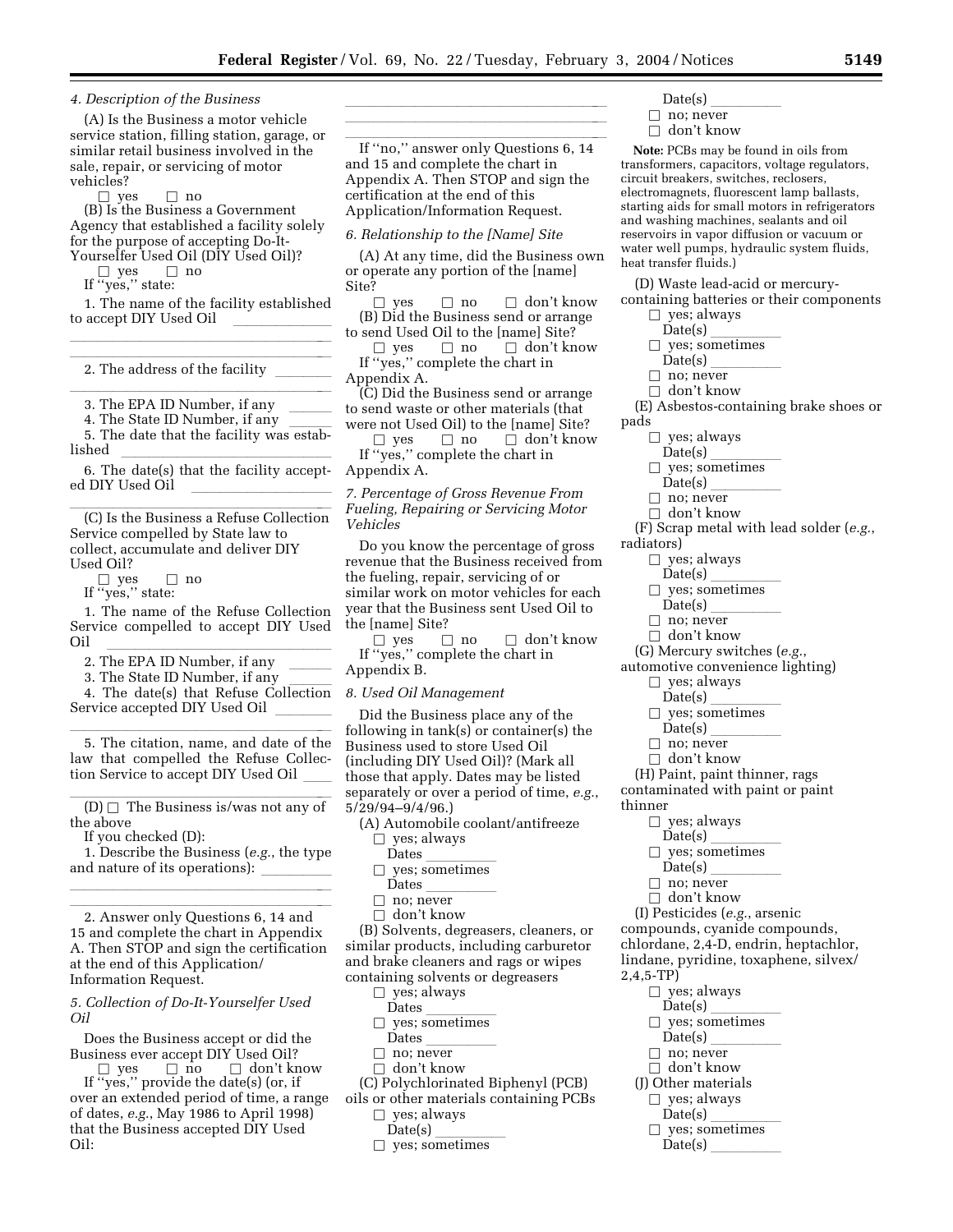$\Box$  no; never

 $\Box$  don't know

If other hazardous substances were added to Used Oil (including DIY Used Oil) collected or generated by the Business, describe what was added:

lla llight and the second control of the second control of the second control of the second control of the second

#### $\overline{\phantom{a}}$ 9. Storage

What was used to store Used Oil? (Mark all those that apply. Dates may be listed separately or over a period of time, *e.g.*, 5/29/94–9/4/96.)

(A) Container(s) (*e.g.*, 55-gallon drum, bucket, dumpster)

- $\Box$  yes; always<br>Date(s)
	- Date(s) lllll
	- Container type(s)  $\frac{\phantom{1}}{2}$
- 
- $\Box$  yes; sometimes<br>Date(s) Date(s) lllll
- Container type(s)  $\frac{\ }{\ }$
- $\Box$  no; never
- $\Box$  don't know
- (B) Aboveground tank(s)
	- $\Box$  yes; always<br>Date(s)
	- Date(s) lllll
	- $\Box$  yes; sometimes<br>Date(s)
	- $Date(s)$
	- $\Box$  no; never
	- $\Box$  don't know
- (C) Underground tank(s)
	- $\square$  yes; always<br>Date(s)
	-
	- Date(s)  $\frac{1}{\text{Ves: sometimes}}$  $\Box$  yes; sometimes<br>Date(s)
	- Date(s) \_\_\_\_\_\_\_\_\_\_<br>| no: never
	- $\Box$  no; never<br> $\Box$  don't know
	- $\Box$  don't know

(D) Other storage unit(s) (*e.g.*, containment building, basement, vault, sump, wastewater treatment unit, surface impoundment, holding pit, storage pit, settling pit, aeration pit, pond, lagoon, pile, trench, gutter, rolloff box)

| yes; always     |  |
|-----------------|--|
| Date(s)         |  |
| Unit type $(s)$ |  |
| yes; sometimes  |  |
| Date(s)         |  |
| Unit type(s)    |  |
| no; never       |  |
| don't know      |  |
| <b>IInknown</b> |  |

 $(E) \Box$  Unknown

*10. Labeling of Tanks, Containers and Fill Pipes* 

(A) Were Tank(s) and Container(s) the Business used to store Used Oil labeled or clearly marked with the words ''Used Oil'' at all times after March 8, 1993?

- 
- $\Box$  yes; always<br>Date(s)
- $Date(s)$ <br>ves: sometimes  $\Box$  yes; sometimes<br>Date(s)
- 
- Date(s) \_\_\_\_\_\_\_\_<br>no: never
- $\Box$  no; never<br> $\Box$  don't know □ don't know<br>□ not annlical
- b not applicable (*i.e.*, the Business did not store DIY Used Oil)

(B) Were underground storage tank fill pipes the Business used to transfer Used Oil, labeled or clearly marked with the words ''Used Oil'' at all times after March 8, 1993?

 $\square$  yes; always<br>Date(s)

- $Date(s)$ <br>ves: sometimes
- $\Box$  yes; sometimes<br>Date(s)
- Date(s)  $\frac{\overbrace{}}{\overbrace{}}$  no: never
- $\square$  no; never<br> $\square$  don't knoy
- $\Box$  don't know

 $\Box$  not applicable (*i.e.*, the Business did not use Underground Storage Tank fill pipes)

### *11. Condition of Tanks and Containers*

(A) Did the Business, at any time after March 8, 1993, manage Used Oil in Tanks or Containers which were leaking, severely rusted, or had apparent structural defects or deterioration?  $\square$  yes

Each date of discovery\_

- 
- $\Box$  no; never<br> $\Box$  don't know □ don't know<br>□ not annlical

□ not applicable (*i.e.*, the Business<br>not accent DIY Hsed Oil for did not accept DIY Used Oil for collection)

(B) If ''yes,'' describe what the Business did when it discovered container(s) that had structural defects or that were leaking or severely rusting or deteriorating. (Include a description of the steps taken to stop any leaks; to address any release of oil; and to repair or replace the container):

lla llight and the second control of the second control of the second control of the second control of the second llilla se al consegue de la consegue de la consegue de la consegue de la consegue de la consegue de la consegue<br>La consegue de la consegue de la consegue de la consegue de la consegue de la consegue de la consegue de la co *12. Spill Prevention and Containment* 

lla llight and the second control of the second control of the second control of the second control of the second lla llight and all light and all light and all light and all light and all light and all light and all light a

(A) At any time after March 8, 1993, did the Business have or does the Business currently have: (1) a total aboveground oil storage capacity of greater than 1,320 gallons; (2) oil storage capacity greater than 660 gallons capacity in a single aboveground container; or (3) a total underground oil storage capacity of 42,000 gallons?<br>  $\Box$  yes  $\Box$  no  $\Box$  don't know

b yes b no b don't know (B) If ''yes,'' state:

The amount of such oil storage capacity: llllllllllllllll

The date(s) the Business had such ca pacity:

(C) If "yes," does the Business have a Spill Prevention, Control and

Countermeasures (SPCC) Plan?

- $\square$  yes
- $\Box$ no
- $\Box$  don't know

 $\Box$  not applicable (*i.e.*, the Business does not have the storage capacity listed)

(D) If you answered ''yes'' to Question 12(B), state whether there was ever a leak or release from any of these units.

 $\Box$  yes  $\Box$  no  $\Box$  don't know If ''yes'':

State the each date(s) of the release(s)

Describe the steps the Business took to address the release(s)  $\overline{\phantom{a}}$ 

lla llight and the second control of the second control of the second control of the second control of the second

(E) If the Business had or currently has a Spill Prevention, Control and Countermeasures Plan (SPCC Plan), does or did the Business follow it?

- $\square$  yes, always
	- Dates SPCC Plan Followed
- $\square$  yes, sometimes
- Dates SPCC Plan Followed  $\Box$  $\Box$  no<br> $\Box$  dor
- 

□ don't know<br>□ not annlical  $\Box$  not applicable (*i.e.*, the Business has not had the storage capacity listed)

(F) Provide a copy of each SPCC Plan the Business had from March 8, 1993 to present.

(G) If, at any time after March 8, 1993, the Business stored Used Oil in

Underground Storage Tanks, provide: Date(s) Underground Storage Tanks used: lllllllllllllll

Description of Leak Detection Sys tem: llllllllllllllll

(H) If the Business stores or stored Used Oil in Underground Storage Tanks, describe what, if anything, the Business does or did to monitor those tanks for leaks or releases:

lllllulland and the state of the state of the state of the state of the state of the state of the state of the *13. Notification to the Public That the Business Accepted DIY Oil* 

lla llight and the state of the state of the state of the state of the state of the state of the state of the

How was the public notified that the Business accepted DIY Oil? (Mark all that apply)

- $\Box$  Sign at premises
- $\Box$  Notice on Service Sign-in Form
- $\Box$  Newspaper
- $\Box$  Leaflets/Pamphlets<br> $\Box$  Radio, television
- 
- $\Box$  Radio, television<br> $\Box$  Through listing o

 $\square$  Through listing on the Internet<br> $\square$  Through registration licensing  $\Box$  Through registration, licensing or permitting by a state/county/municipal/ local government to manage Used Oil (''Used oil collection center'')

- $\Box$  Through 1 (800) CLEAN-UP
- (EPA- and business-sponsored helpline)  $\Box$  Other

llilla se al constituit de la constituit de la constituit de la constituit de la constituit de la constituit d *14. Request for Copies of Documents and Records* 

For each shipment listed on Appendix A, provide a copy of each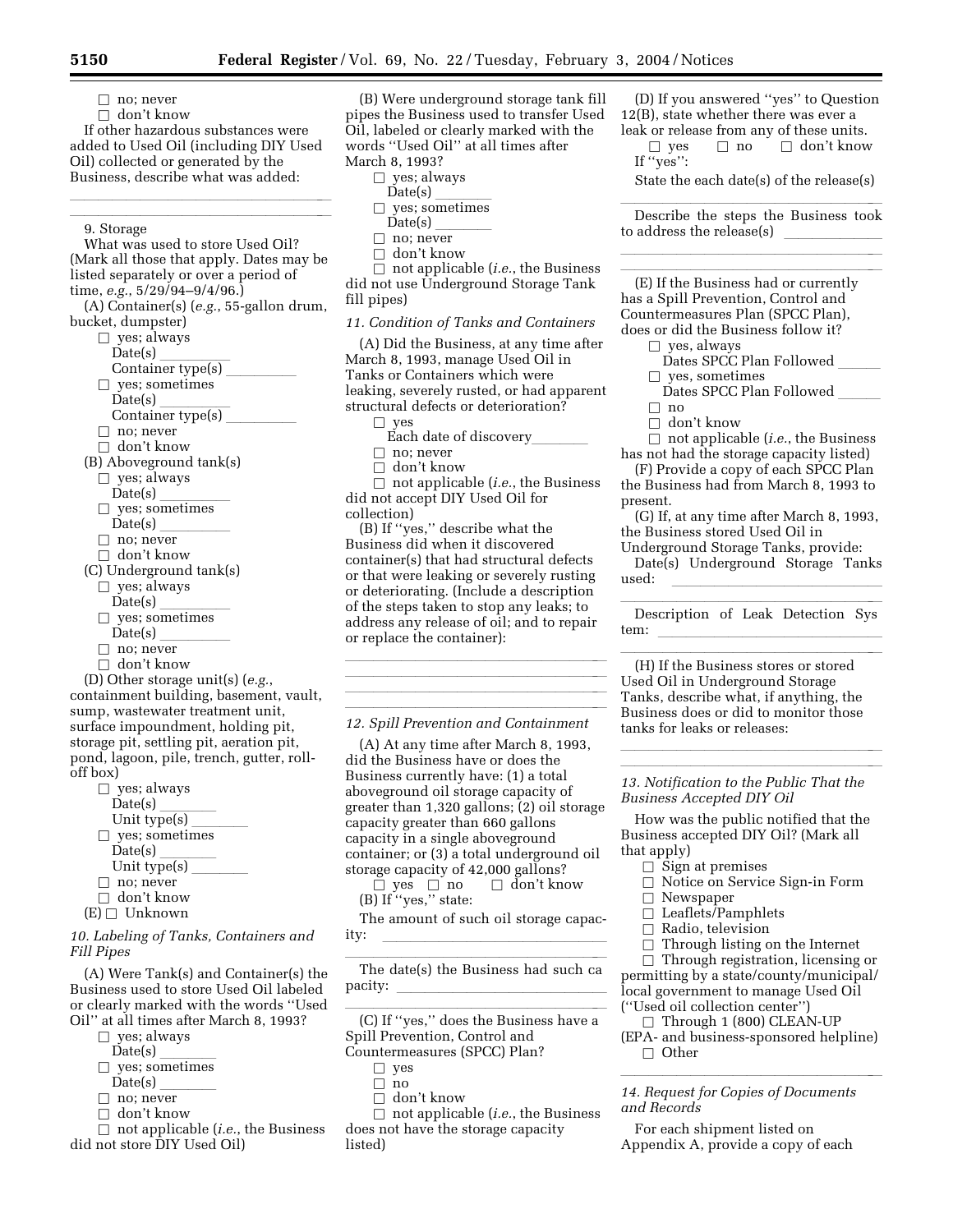document, including log books, bills of lading, manifests, proofs of delivery, waste tickets, waste analyses, contracts, check stubs and any other information (*e.g.*, correspondence, photographs) you have about the materials transported to the [name] Site.

#### *15. Other Information*

Please provide any information you have about: (1) other persons who may have knowledge or information that may assist EPA in its investigation of the [name] Site or who may be responsible for the contamination found at the Site; or (2) persons you consulted in completing this Application/ Information Request. Please attach any related documents.

| Name                |  |
|---------------------|--|
| Title (if any)      |  |
| Employer            |  |
| <b>Bus.</b> Address |  |
|                     |  |
| Bus. Tel.           |  |
| Name                |  |
| Title (if any)      |  |
| Employer            |  |
| Bus. Address        |  |
|                     |  |

#### Bus. Tel.

Bus. Tel. llllllllllllll (Continue on separate sheet(s), as necessary)

### **Certification of Responses**

I, \_\_\_\_\_\_\_\_\_\_\_\_, swear, under<br>penalty of perjury, that the answers provided in response to this Application/Information Request are true and correct to the best of my knowledge, information and belief. Signature \_<br>Title Title<br>Pue Address Bus. Address llllllllllll

lllllllllllllllllll Date lllll Bus. Tel.\_llll

### **Instructions**

Under the authority of section 104(e)(2) of CERCLA (42 U.S.C. 9604(e)(2)), EPA requests your response to this Application/Information Request. Compliance with this Application/ Information Request is required by law. Please note that false, fictitious, or fraudulent statements or representations may subject you to civil or criminal penalties.

1. *Answer Every Question Completely.* Unless otherwise indicated, a response must be made to each question in the Application/Information Request. For each question, if information responsive to this Application/Information Request is not in your possession, custody, or control, please identify the person(s)

from whom such information may be obtained.

2. *Provide the Best Information Available.* Provide responses to the best of your ability, even if the information requested was never put down in writing or if the written documents are no longer available. You should seek out responsive information from current and former employees, franchisees, contractors, transporters and other agents and persons who may have information relevant to this Application/Information Request. Submission of incomplete responses when other responsive information is available to you will be considered noncompliance with this Application/ Information Request.

3. *Identify Sources of Answer.* For each question, identify all the persons and documents on which you relied to produce your answer.

4. *Dates.* If you are requested to provide ''each date'' on which an activity took place, you must list every individual date on which that activity took place. Where dates are requested without a request to provide ''each date'', you may list each date on which the activity at issue took place or, if the activity took place over an extended period, you may provide the period over which such activity took place (*e.g.*, ''5/ 29/94–9/4/96; 11/28/98–4/9/02'').

5. *Continuing Obligation To Provide/ Correct Information.* Pursuant to CERCLA Section 104(e)(2), if additional information or documents responsive to this Request become known or available to you after you respond to this Request, you must supplement your response to EPA.

6. *Confidential Information.* The information requested herein must be provided even though you may contend that it includes confidential information or trade secrets. You may assert a confidentiality claim covering part or all of the information requested pursuant to section 104(e)(7)(E) and (F) of CERCLA (42 U.S.C. 9604(e)(7)(E) and (F)), section 3007(b) of RCRA, (42 U.S.C. 6927(b)), and 40 CFR 2.203(b).

To prove your claim of confidentiality, you must provide a statement that separately address the following points for each document for which you make a claim of confidentiality. State:

a. The portions of the information alleged to be entitled to confidential treatment;

b. The period of time for which confidential treatment is desired (*e.g.*, until a certain date, until the occurrence of a specific event, or permanently);

c. Measures taken by you to guard against the undesired disclosure of the information to others;

d. The extent to which the information has been disclosed to others, and the precautions taken in connection with such disclosure;

e. Pertinent confidentiality determinations, if any, by EPA or other federal agencies, and a copy of any such determinations or reference to them, if available; and

f. Whether you assert that disclosure of the information would likely result in substantial harmful effects on your business' competitive position, and if so, what those harmful effects would be, why they should be viewed as substantial, and an explanation of the causal relationship between disclosure and such harmful effects.

*See* 40 CFR 2.204(e)(4).

To make a confidentiality claim, please stamp, write or type ''Confidential'' on all confidential responses and any related confidential documents. Confidential portions of otherwise non-confidential documents should be clearly identified. You should indicate a date, if any, after which the information no longer needs to be treated as confidential. Please submit a clean and a redacted version of any documents or response for which you claim confidentiality in a separate envelope.

All confidentiality claims are subject to EPA verification. It is important that you satisfactorily show that you have taken reasonable measures to protect the confidentiality of the information, that you intend to continue to do so, and that it is not and has not been obtainable by legitimate means without your consent. Information covered by such claim will be disclosed by EPA only to the extent permitted by CERCLA Section 104(e) and 40 CFR 2.205(c). If no such claim accompanies the information when it is received by EPA, it may be made available to the public by EPA without further notice to you.

7. *Disclosure to EPA Contractor.* Information that you submit in response to this Application/Information Request may be disclosed by EPA to authorized representatives of the United States, pursuant to 40 CFR 2.310(h), even if you assert that all or part of it is confidential business information. Please be advised that EPA intends to disclose all responses to this Application/ Information Request to one or more of its private contractors for the purpose of organizing and analyzing the information contained in the responses to this Application/Information Request. If you submit information that you assert is entitled to treatment as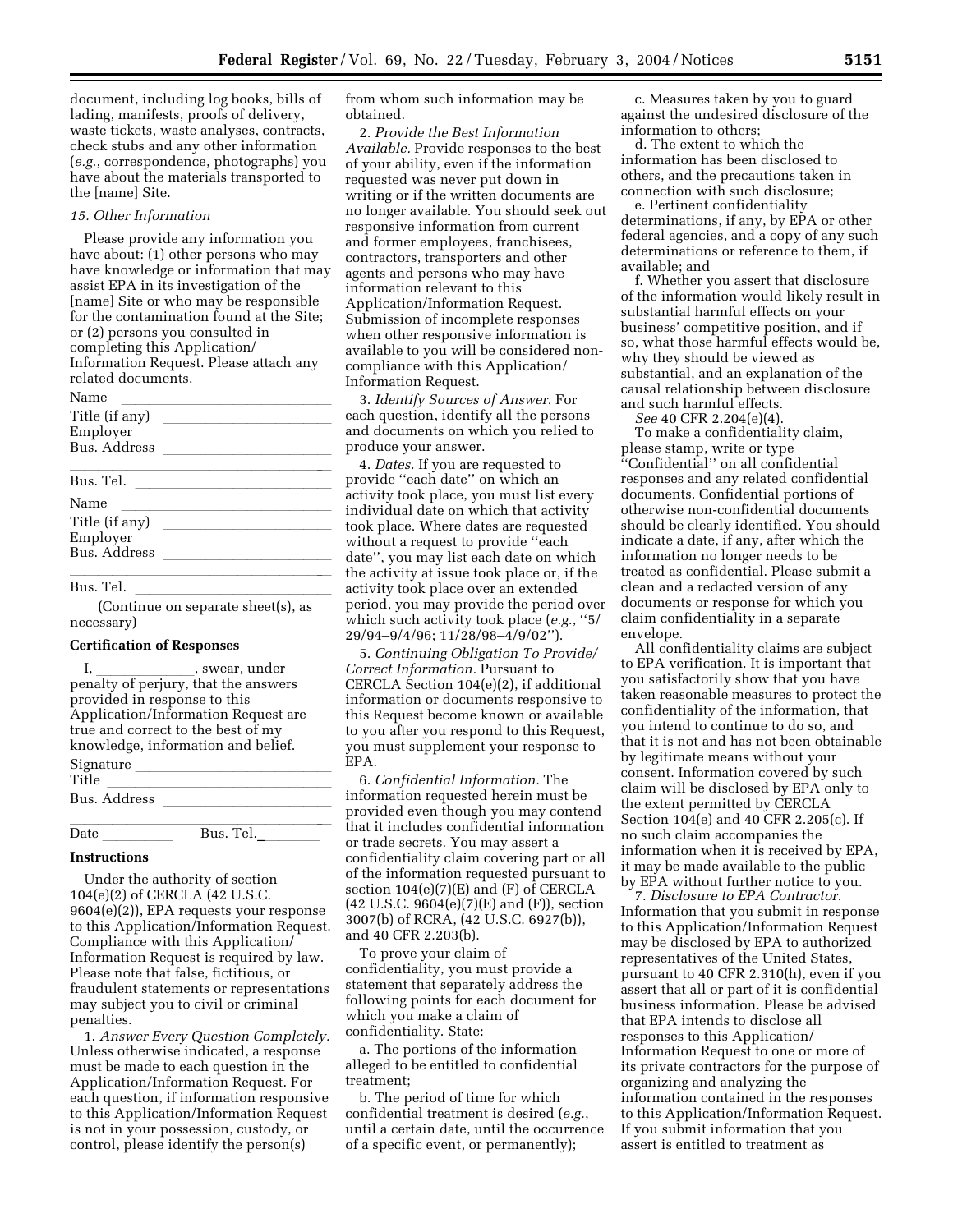confidential business information, you may comment on this intended disclosure within fourteen (14) days of receiving this Application/Information Request.

8. *Personal Privacy Information.* Personnel and medical files, and similar files the disclosure of which to the general public may constitute an invasion of privacy should be segregated from your responses, included on a separate sheet(s), and marked as ''Personal Privacy Information''.

9. *Objections to Questions.* Even if you have objections to some or all the questions within the Application/ Information Request, you are still required to respond to each of the questions.

10. *If You Need More Space.* If more space is required for you to provide full and complete answers to any question, use additional sheets of paper and attach these to your response.

### **Definitions**

The following definitions shall apply to the following words as they appear in this Application/Information Request and the related Instructions and cover letter. All terms not defined here shall have their ordinary meaning, unless those terms are defined in CERCLA or the Resource Conservation and Recovery Act (''RCRA''), in which case the statutory or regulatory definitions shall apply.

1. The term ''Aboveground Tank'' means a tank used to store or process used oil that is not an underground storage tank.(*See* 40 CFR 279.1)

2. The term ''the Business'' means the company, the government or governmental entity, refuse collection service or other commercial enterprise to which this request for information is addressed and any agent, servant or employee of that company, governmental entity, refuse collection service or other commercial enterprise.

3. The term ''Container'' means any portable device in which a material is stored, transported, treated, disposed of, or otherwise handled. (*See* 40 CFR 279.1)

4. The term ''Do-it-Yourselfer Used Oil'' or ''DIY Used Oil'' means Household Do-it-Yourselfer Used Oil that was removed from the engine of a Light Duty Motor Vehicle or household appliance by the owner of such vehicle or appliance and was presented, by the owner, to the Business for collection, accumulation and delivery to an oil Recycling Facility. (*See* 42 U.S.C. 9614(c)(2); 40 CFR 279.1)

5. The term ''Documents'' means any object that records, stores, or presents information, and includes writings of

any kind, formal or informal, whether or not wholly or partially in handwriting, including by way of illustration and not by way of limitation, any invoice, manifest, bill of lading, receipt, endorsement, check, bank draft, canceled check, deposit slip, withdrawal slip, order, correspondence, record book, minutes, memoranda of telephone and other conversations including meetings/agreements and the like, diary, calendar, desk pad, scrapbook, notebook, bulletin, circular, form, pamphlet, statement, journal, postcard, letter, telegram, telex, telescope, telefax, report, notice, message, analysis, comparison, graph, chart, map, interoffice or intra office communications, photostat or other copy of any documents, microfilm or other film record, photograph, sound recording on any type of device, punch card, disc pack, tape or other type of memory generally associated with computers and data processing (including printouts and the programming instructions and other written material necessary to use such punch card, disc, or disc pack, tape or other type of memory), every copy of each document that is not an exact duplicate of a document otherwise provided, every copy of each document that has any writing on it (including figures, notations, annotations, or the like), drafts of documents, attachments to or enclosures with any document, and every document referred to in any other document.

6. The term ''Hazardous Substance'' has the same definition as in subsection 101(14) of CERCLA, 42 U.S.C. 9601(14), and includes any mixtures of hazardous substances with any other substances. (*See* 42 U.S.C. 9601(14))

7. The term ''Household Do-It-Yourselfer Used Oil'' means oil that is derived from households, such as Used Oil generated by individuals who generate Used Oil through the maintenance of their personal vehicles. (*See* 40 CFR 279.1)

8. The term ''Light Duty Vehicle'' means a passenger car or passenger car derivative capable of seating twelve passengers or less. (See 40 CFR 86.1803–01)

9. The term ''Recycled Oil'' means any Used Oil that is reused, following its original use, for any purpose. This includes oil which is re-refined, reclaimed, burned or reprocessed. (*See* 42 U.S.C. 9614(c)(3); 42 U.S.C. 6903(3))

10. The term ''Recycling Facility'' means a Used Oil Processor/Used Oil Re-refiner, or Used Oil Burner, burning Used Oil for energy recovery. (*See* 42 U.S.C. 9614; 40 CFR 279.1)

11. The term ''Service Station Dealer'' means a:

(1) Motor vehicle service station, filling station, garage, or similar retail business involved in sales, repair, or service of motor vehicles;

(2) Government Agency that established a facility solely for the purpose of accepting Do-It-Yourselfer Used Oil; or

(3) Refuse Collection Service compelled by State law to collect, accumulate and deliver Do-It-Yourselfer Used Oil. (*See* 42 U.S.C. 9601(37)(A) & (B))

12. The term ''Tank'' means any stationary device, designed to contain an accumulation of used oil, which is constructed primarily of non-earthen materials (*e.g.*, wood, concrete, steel, plastic) that provides structural support. (*See* 40 CFR 279.1)

13. The term ''Transporter'' means the person(s) who selected the [name] Site as a treatment or disposal site and transported the hazardous substances to that Site.

14. The term ''Underground Tank'' means a device meeting the definition of Tank whose entire surface area is totally below the surface of and covered by the ground. (*See* 40 CFR 260.10)

15. The term ''Used Oil'' means (1) any oil that has been refined from crude oil, or any synthetic oil that (2) has been used, and (3) contaminated by physical or chemical impurities as a result. Used Oil includes petroleum-based, water soluble, and also polymer-type lubricants that are contaminated through use. Used Oil includes Do-It-Yourselfer Used Oil (DIY Used Oil). Used Oils may include:

• spent automotive lubricating oils (including automotive and truck engine oil and engine, turbine or gear lubricants)

- transmission fluid
- brake fluid
- hydraulic fluid
- off-road engine oil

• spent industrial oils and process fluids (including compressor, turbine, and bearing oils, hydraulic oils and fluids)

• metalworking oils and fluid (including cutting, grinding, machining, rolling, stamping, quenching, coating fluid)

• gear oils

• electrical oils not containing polychlorinated biphenyls (PCBs). (*See* 42 U.S.C. 6903(36), 9614(c)(3); 40 CFR 279.1)

16. The term ''Used Oil Burner'' means a facility where Used Oil, not meeting the specification requirements in 40 CFR 279.11, is burned for energy recovery in devices identified in 40 CFR 279.61(a). (*See* 40 CFR 279.1)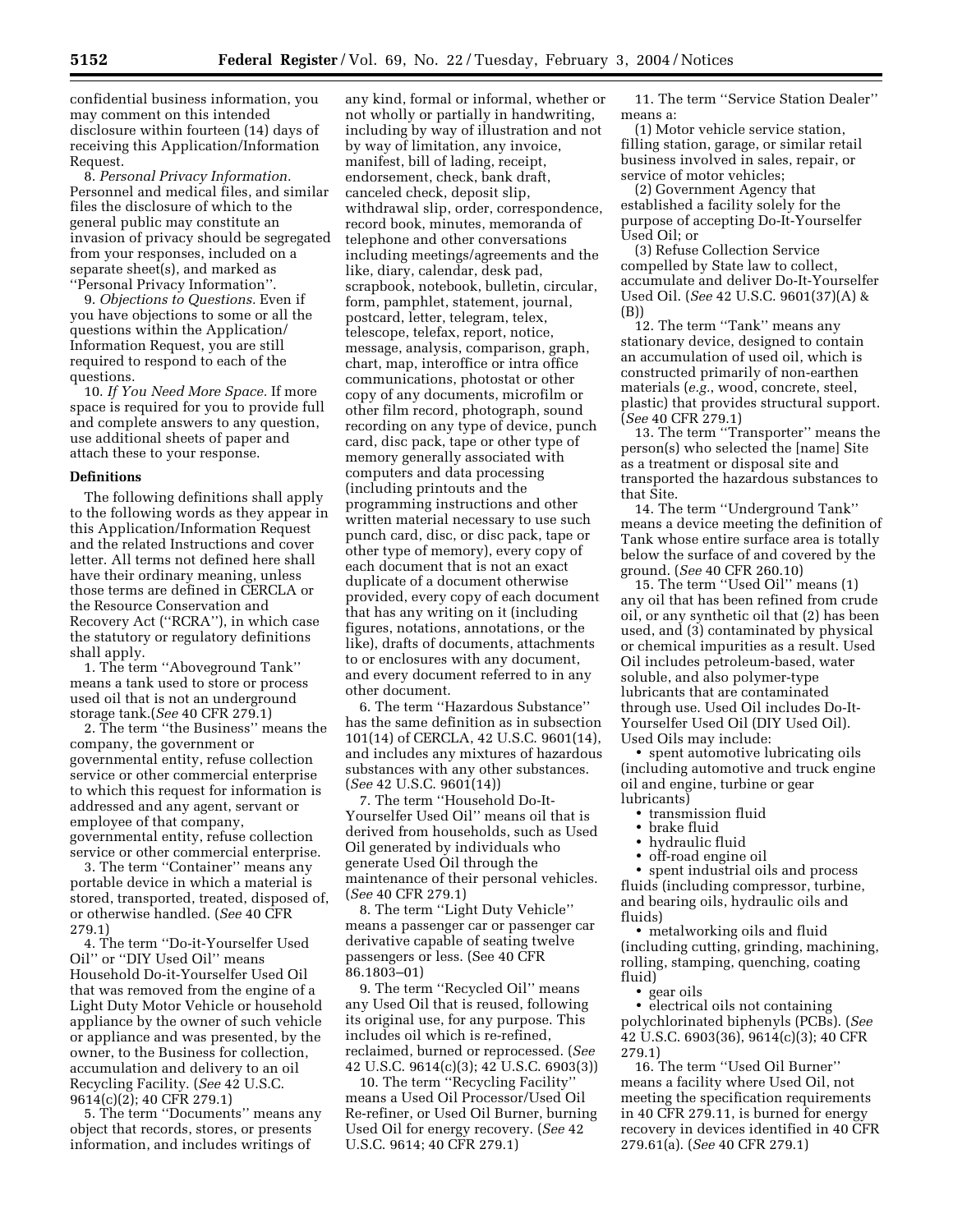17. The term ''Used Oil Processor/Rerefiner'' means a facility that processes Used Oil. (*See* 40 CFR 279.1)

18. The term ''Used Oil Transporter'' means any person who transports Used Oil, any person who collects Used Oil

from more than one generator and transports the collected oil, and owners and operators of used oil transfer facilities. (*See* 40 CFR 279.1)

19. The terms ''You'' means the addressee of this Request; including, the addressee's officers, managers, employees, contractors, trustees, partners, successors, assigns, and agents.

## **Appendix A**

| Manifest #, bill of lading #, or shipment # | Date of delivery to<br>[name] site | Total volume of ship-<br>ment | Total volume of used<br>oil | Transporter: carrier<br>name, address, tele-<br>phone, ID#(s) | Transport by the business or employee:<br>state vehicle owner |
|---------------------------------------------|------------------------------------|-------------------------------|-----------------------------|---------------------------------------------------------------|---------------------------------------------------------------|
|                                             |                                    |                               |                             |                                                               |                                                               |
|                                             |                                    |                               |                             |                                                               |                                                               |
|                                             |                                    |                               |                             |                                                               |                                                               |
|                                             |                                    |                               |                             |                                                               |                                                               |
|                                             |                                    |                               |                             |                                                               |                                                               |
|                                             |                                    |                               |                             |                                                               |                                                               |
|                                             |                                    |                               |                             |                                                               |                                                               |
|                                             |                                    |                               |                             |                                                               |                                                               |
|                                             |                                    |                               |                             |                                                               |                                                               |
|                                             |                                    |                               |                             |                                                               |                                                               |
|                                             |                                    |                               |                             |                                                               |                                                               |
|                                             |                                    |                               |                             |                                                               |                                                               |
|                                             |                                    |                               |                             |                                                               |                                                               |
|                                             |                                    |                               |                             |                                                               |                                                               |

## **Appendix B**

| Year | Percentage of service-related gross revenue |
|------|---------------------------------------------|
|      |                                             |
|      |                                             |
|      |                                             |
|      |                                             |
|      |                                             |
|      |                                             |
|      |                                             |
|      |                                             |

Ξ